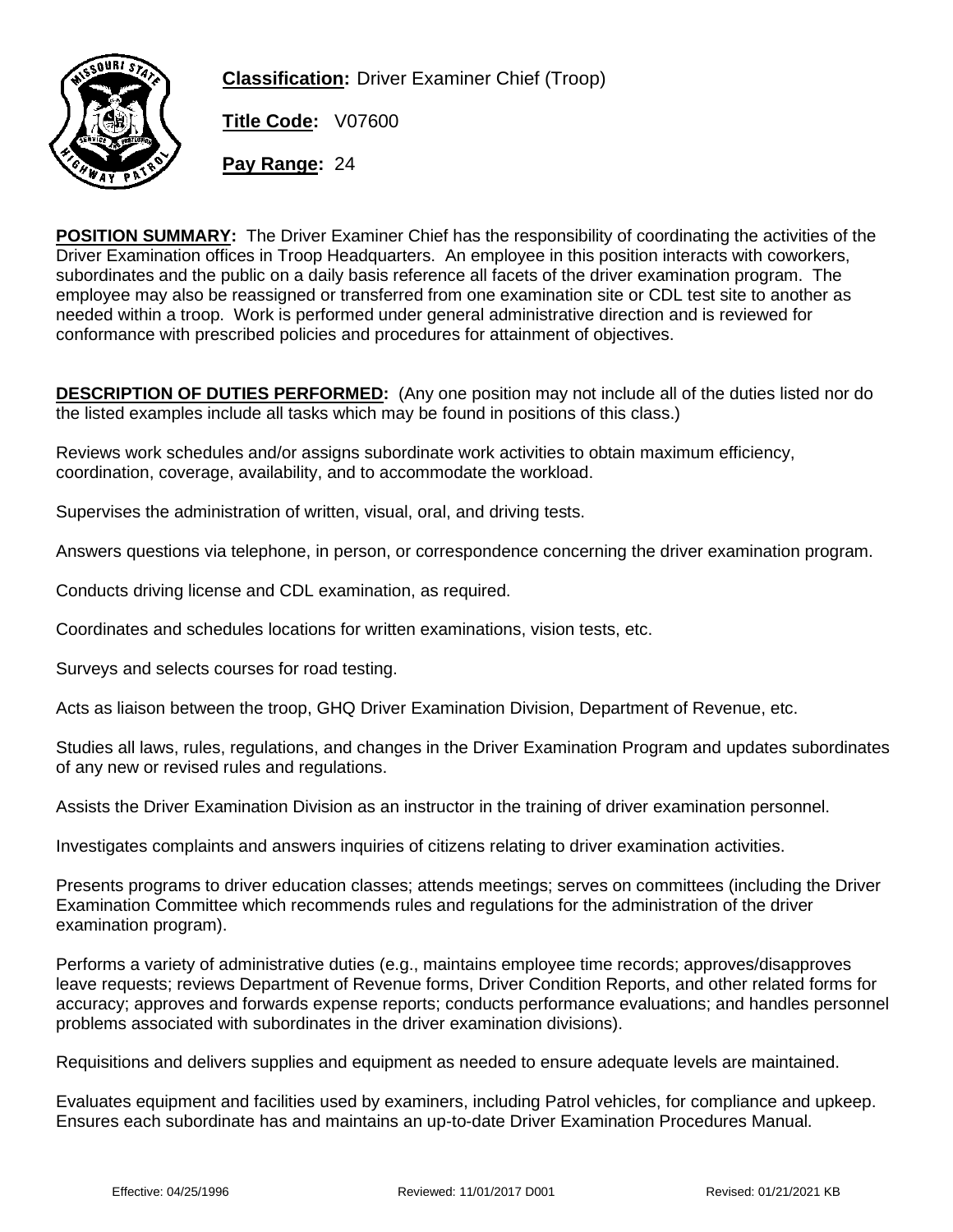## **Classification:** Driver Examiner Chief (Troop) **Page 2** Page 2

Evaluates subordinate's work performance, provides guidance and counseling as necessary; ensures new personnel are properly trained; checks the work of all subordinates periodically to check for scoring uniformity.

Administers skills examinations to applicants for all classes of drivers' licenses; explains improper actions to applicants during the examination and codes applications according to examination results. Skills examinations require the examiner to ride in all types of vehicles including but not limited to tractor-trailers, large trucks, buses, vans, cars, etc.

Assumes the responsibilities in the absence of the driver examination supervisor (sergeant/corporal), if applicable.

Prepares daily and monthly reports reference type and total examinations administered in the Troop.

Reviews pass/fail skills test results for examiners, taking necessary action on examiners with irregular results such as unusually high or low pass/fail rates.

Reviews CDL scheduling system to ensure tests are given in a timely manner and examiners are scheduled to keep backlogs to a minimum.

Performs job-related travel, as needed.

Performs other related work as assigned.

**REQUIRED KNOWLEDGE, SKILLS, AND ABILITIES:** Knowledge of the methods and procedures used in administering driver license examinations.

Knowledge of the laws, rules, and regulations pertaining to examinations for motor vehicle operators and the driver examination program.

Ability to conduct driver license examinations in accordance with prescribed regulations.

Ability to transport and assemble testing equipment.

Ability to operate a motor vehicle in accordance with Missouri State Highway Patrol policy and State of Missouri statutes.

Ability to effectively plan, organize, train, and direct the work of others.

Ability to deal tactfully and courteously with the public and to resolve differences which may arise between the public and a subordinate.

Ability to review reports for completeness, clarity, accuracy, and legibility.

Ability to perform job-related travel, as needed.

Ability to lift and carry at least 50 pounds (testing equipment and materials).

Ability to enter and exit vehicles including large trucks and buses to conduct CDL or examination (road) tests.

Ability to work indoors and outdoors in inclement weather.

Ability to draft correspondence and reports after conducting research necessary to prepare them.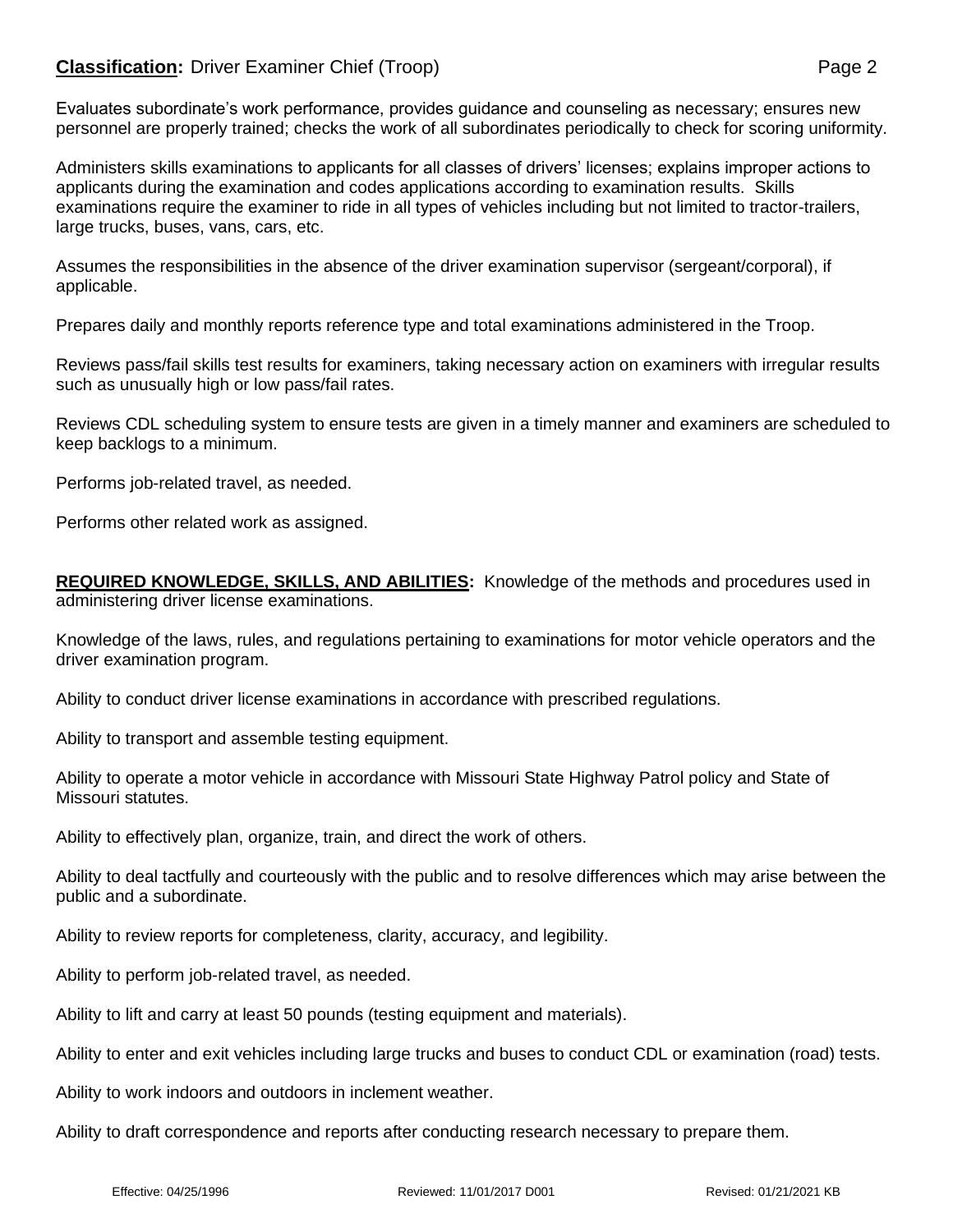Ability to communicate effectively.

Ability to operate basic office equipment as detailed in the description of duties.

Ability to handle restricted and confidential information in a professional manner and maintain the information as such.

Ability to communicate in English clearly and concisely, both orally and in writing.

Ability to establish and maintain harmonious working relations with others.

Ability to work with material that may be of a sexual nature relating to criminal activity (e.g., written material, photographs, and/or verbal language, etc.).

Ability to work hours as assigned.

**MINIMUM EXPERIENCE AND EDUCATION REQUIRED:** (The following represents the minimum qualifications used to accept applicants, provided that equivalent substitution will be permitted in case of deficiencies in either experience or education.)

Possess at least four years of experience as a Driver Examiner with the Missouri State Highway Patrol, with a minimum of one year as a Driver Examiner Supervisor or CDL Examination Auditor.

**NECESSARY SPECIAL REQUIREMENTS:** Must never have been convicted of a felony or any crime involving moral turpitude or have any indictment or information pending for any offense involving moral turpitude

Must be at least twenty-one years of age at the time of employment.

Must possess or obtain and maintain a valid driver's license.

Must have successfully completed a job-related examination specified by the Director of the Driver Examination Division.

Driver Examiners assigned to administer the CDL Skills test must successfully complete the Commercial Driver License Examiner Training Course.

Driver Examiners assigned to a traveling crew may be required to furnish a vehicle to transport the Examination Team and all required equipment. The state mileage rate will be used to reimburse employees for expenses incurred in performing job-related travel.

Successful completion of the Patrol's Supervision School and other management related courses within 12 months of appointment or as soon as scheduling will allow.

Per General Order 26-07, uniformed civilian employees will not have tattoos or brands on the head, neck, wrists, or hands. Tattoos and/or brands on any other part of a member or uniformed civilian's body, which would be visible during movements in the performance of their duties while wearing any official uniform or civilian attire, will be completely covered and not visible while on duty.

## **FLSA STATUS:** Non-Exempt